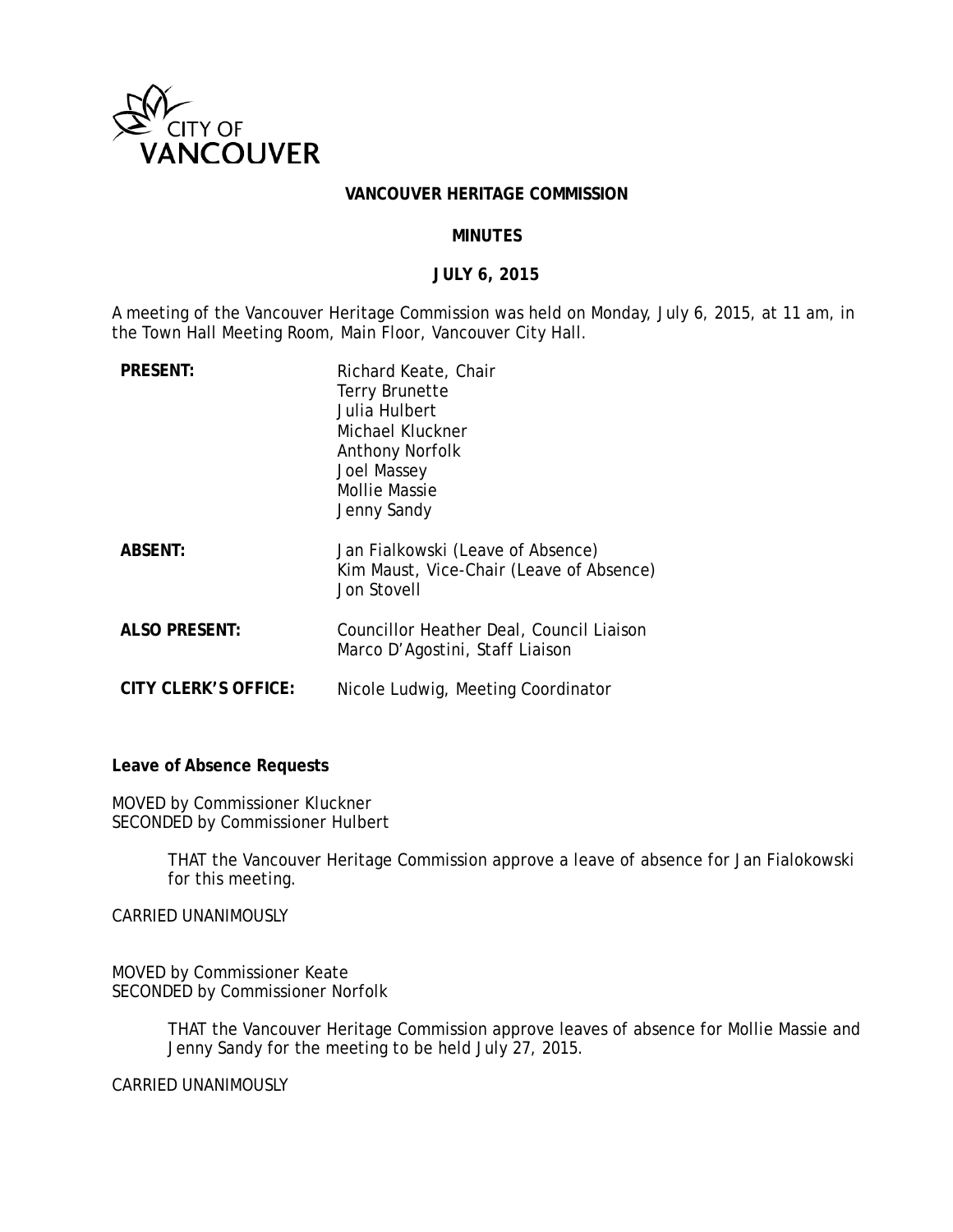# **Approval of Minutes**

MOVED by Commissioner Massie SECONDED by Commissioner Hulbert

> THAT the minutes of the Vancouver Heritage Commission meeting held on June 15, 2015, be approved as amended on page 3 in the motion for item 2 (b) to replace the words "interior spiral stair" with "original main stairway" so that the motion will read:

THAT the Vancouver Heritage Commission supports the application for 616 Princess Avenue, the McNair Residence, as presented at its meeting on June 15, 2015, including support for the conservation plan;

FURTHER THAT the Commission requests that the applicant consider reintegrating the *original main stairway* and adding restoration of the fireplace to the conservation plan.

# CARRIED UNANIMOUSLY

# **1. Business Arising from the Minutes**

None.

- **2. Conservation Review**
- **(a) 523 Union Street Paddon Residence DE418735 VHR 'C' (proposed)**

Issues:

- Conservation Plan and overall conservation scheme; and
- Compatibility of infill.

# Applicants:

- Scott Keck, Shape Architecture
- Donald Luxton, Donald Luxton and Associates, Inc.

Staff:

• Marco D'Agostini, Planning and Development Services

Staff introduced the project and applicant team, and requested input from the Commission on the conservation plan.

The applicant team provided an overview, clarifying the address and providing rationale for choices made in the proposal. They responded to questions regarding the roof, colouring and the bay.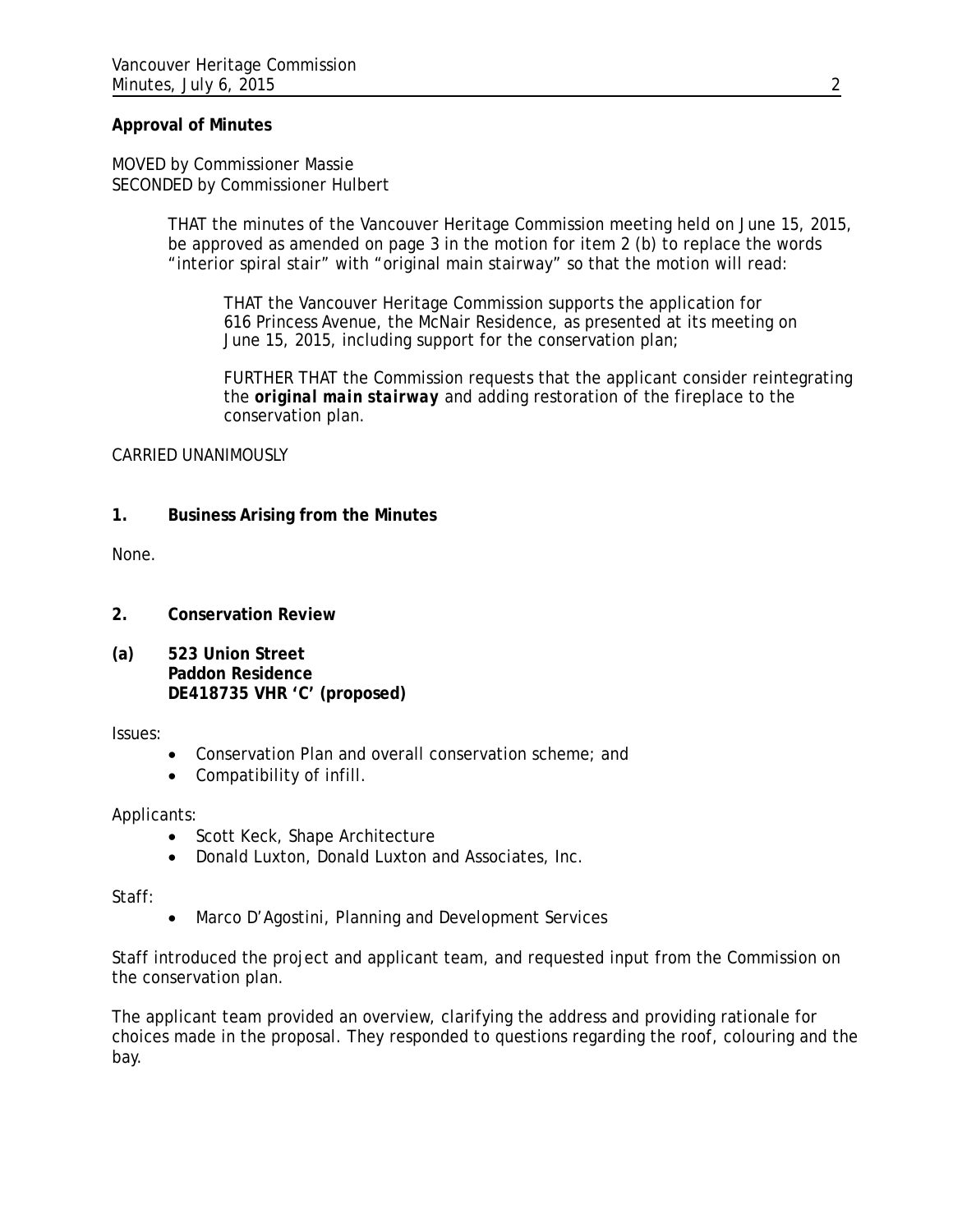MOVED by Commissioner Kluckner SECONDED by Commissioner Sandy

> THAT the Vancouver Heritage Commission supports the proposal to rehabilitate 523 Union Street as presented at its July 6, 2015, meeting, provided the bay on the basement level and the main floor is retained;

FURTHER THAT Vancouver Heritage Commission supports the proposed variances to the proposed floor space ration and minimum site size required to permit the infill dwelling.

CARRIED UNANIMOUSLY

# **(b) Burrard Street Bridge**

Staff provided an update on potential changes to the scope of work for the Burrard Street Bridge, since a previous presentation to the Vancouver Heritage Commission on June 15, 2015, including:

- Provision of means prevention (suicide) fencing, and
- Changing the steel barrier shown in the renderings on the widened portion of the bridge to either a concrete gravity barrier or an integrated concrete barrier.

Staff and External Advisors:

- Paul Storer, Manager Transportation 2040 Plan Team, Engineering Services
- Dane Doleman, Engineering Services
- James Emery, Iredale Architecture
- Shane Cook, Associated Engineering
- Donald Luxton, Donald Luxton and Associates

Staff and Mr. Luxton presented the project and noted there were a few changes they were considering that would impact the heritage evaluation of the Burrard Bridge. They responded to questions regarding lighting, the concrete barriers, and means prevention fencing.

MOVED by Commissioner Brunette SECONDED by Commissioner Sandy

> WHEREAS on June 15, 2015, the Vancouver Heritage Commission approved a motion supporting the scope of work for the Burrard Bridge currently being performed by the City of Vancouver.

THEREFORE BE IT RESOLVED THAT the Vancouver Heritage Commission recommends further design development to the following features of the proposal of the Burrard Bridge as presented at its meeting on July 6, 2015:

- Inclusion of restored/rehabilitated pedestrian heritage lighting
- Redesign of the concrete barriers

CARRIED (Commissioner Norfolk opposed)